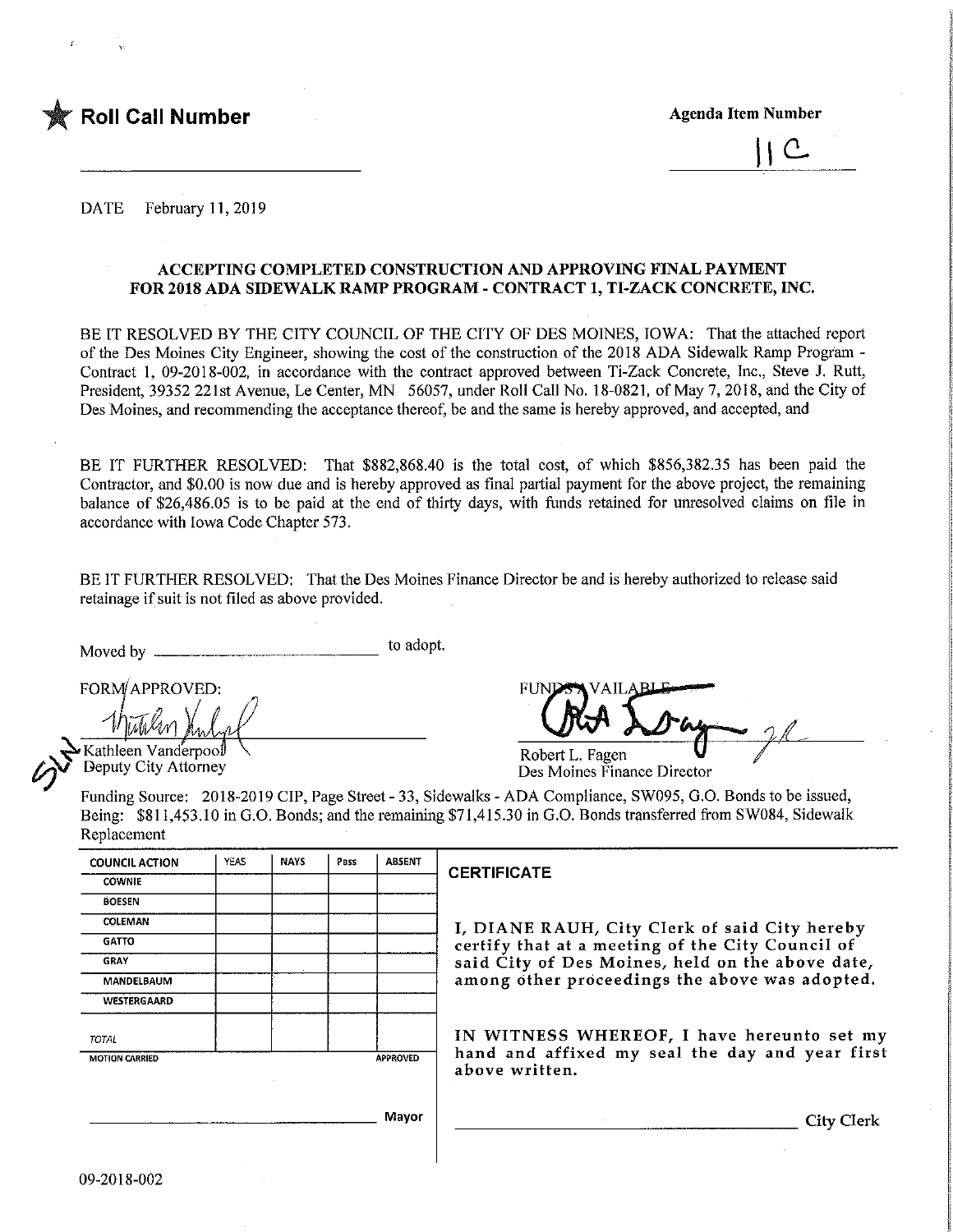

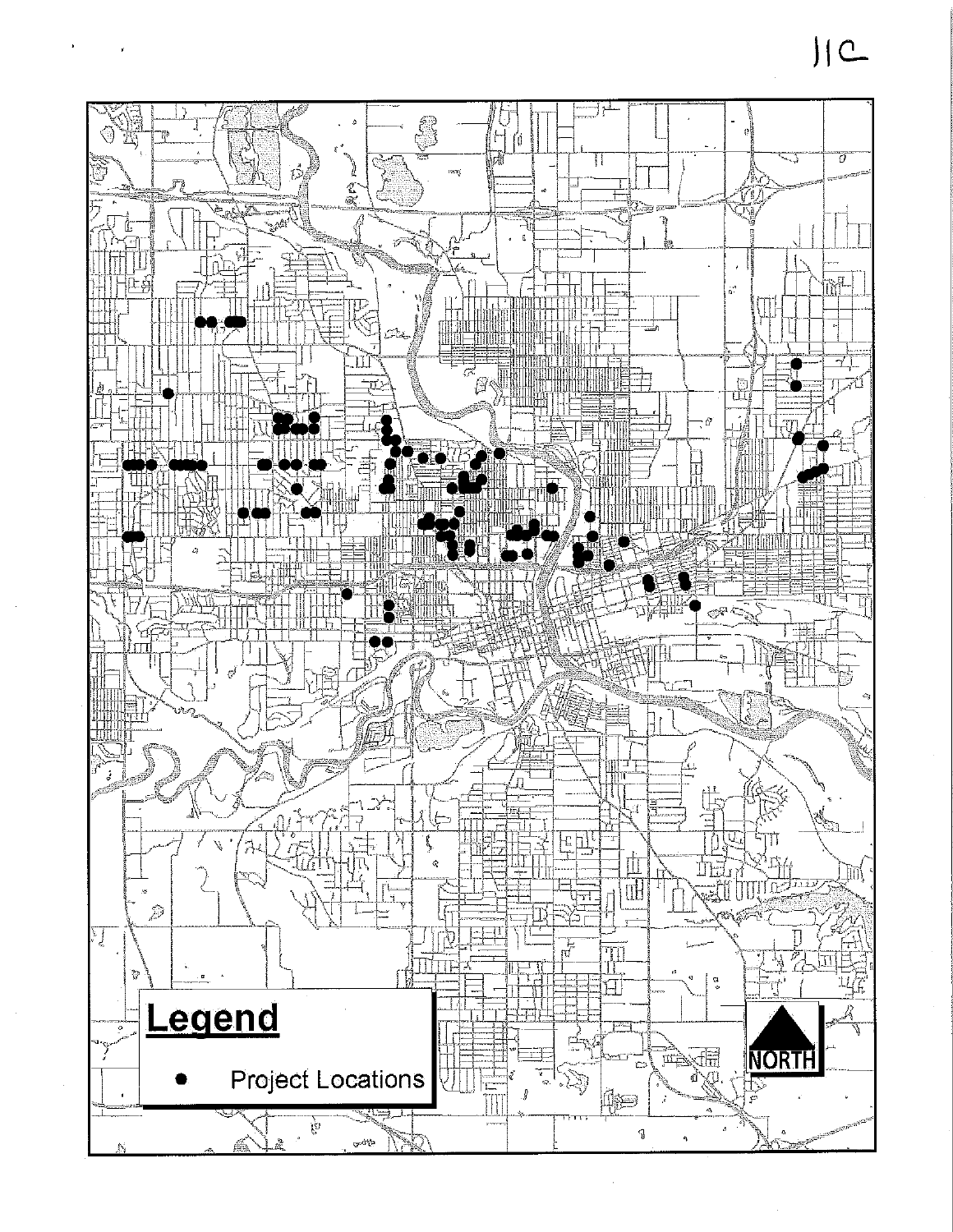$\hat{\mathbf{x}}$ 

 $\sim$   $\sim$ 



# PROJECT SUMMARY

### 2018 ADA Sidewalk Ramp Program - Contract 1

## Activity ID 09-2018-002

On May 7, 2018, under Roll Call No. 18-0821, the Council awarded the contract for the above improvements to Ti-Zack Concrete, Inc., in the amount of \$845,320.00. Tabulated below is a history of project change orders.

| <b>Change</b><br>Order No. | <b>Initiated By</b>                     | <b>Description</b>                                                                       | Amount       |
|----------------------------|-----------------------------------------|------------------------------------------------------------------------------------------|--------------|
|                            | City                                    | 10/29/2018                                                                               | \$38,900.00  |
|                            |                                         | Increase item quantities to match field measured amounts.                                |              |
| 2                          | City                                    | 1/24/2019                                                                                | \$(1,351.60) |
|                            | $\mathcal{L}_{\text{max}}^{\text{max}}$ | Adjust final quantities to as-built amounts.<br>$\mathcal{A}^{\mathrm{int}}_{\Sigma}$ is |              |
|                            |                                         | <b>Original Contract Amount</b>                                                          | \$845,320.00 |
|                            |                                         | <b>Total Change Orders</b>                                                               | \$37,548.40  |
|                            |                                         | Percent of Change Orders to Original Contract                                            | 4.44%        |
|                            |                                         | <b>Total Contract Amount</b>                                                             | \$882,868.40 |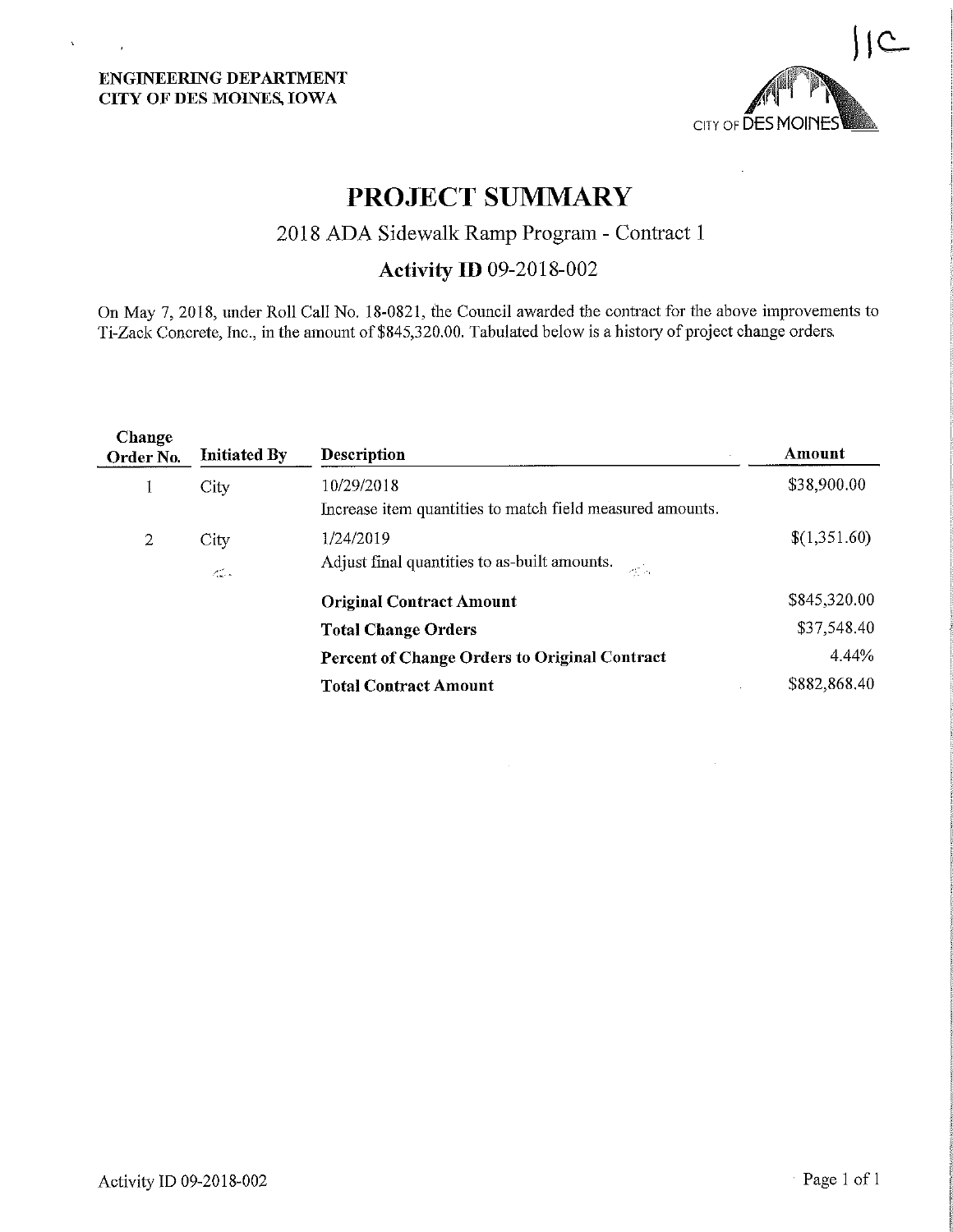February 11,2019



#### CERTIFICATION OF COMPLETION

#### AGENDA HEADING:

Accepting completed construction and approving final payment for the 2018 ADA Sidewalk Ramp Program - Contract 1, Ti-Zack Concrete, Inc.

#### SYNOPSIS:

Approve the Engineer's Certification of Completion, accept construction of said improvement, and authorize final payment to the contractor.

#### FISCAL IMPACT:

Amount: \$882,868.40 As-Built Contract Cost

Funding Source: 2018-2019 CIP, Page Street - 33, Sidewalks - ADA Compliance, SW095, G.O. Bonds to be issued. Being: \$811,453.10 in G.O. Bonds; and the remaining \$71,415.30 in G.O. Bonds transferred from SW084, Sidewalk Replacement

#### CERTIFICATION OF COMPLETION:

On May 7, 2018, under Roll Call No. 18-0821, the City Council awarded a contract to Ti-Zack Concrete, Inc., Steve J. Rutt, President, 39352 221st Avenue, Le Center, MN 56057 for the construction of the following improvement:

2018 ADA Sidewalk Ramp Program - Contract 1, 09-2018-002

The improvement includes construction of sidewalk ramps with Portland Cement Concrete (PCC) sidewalk four (4) inches, six (6) inches or eight (8) inches thick, together with all necessary appurtenances; in accordance with the contract documents, at various locations determined by the "Americans with Disabilities Act, City of Des Moines, Iowa, Transition Plan" throughout the City of Des Moines, Iowa

I hereby certify that the construction of said 2018 ADA Sidewalk Ramp Program - Contract 1, Activity ID 09-2018-002, has been completed in substantial compliance with the terms of said contract, and I hereby recommend that the work be accepted. The work commenced on June 4, 2018, and was completed on January 29, 2019.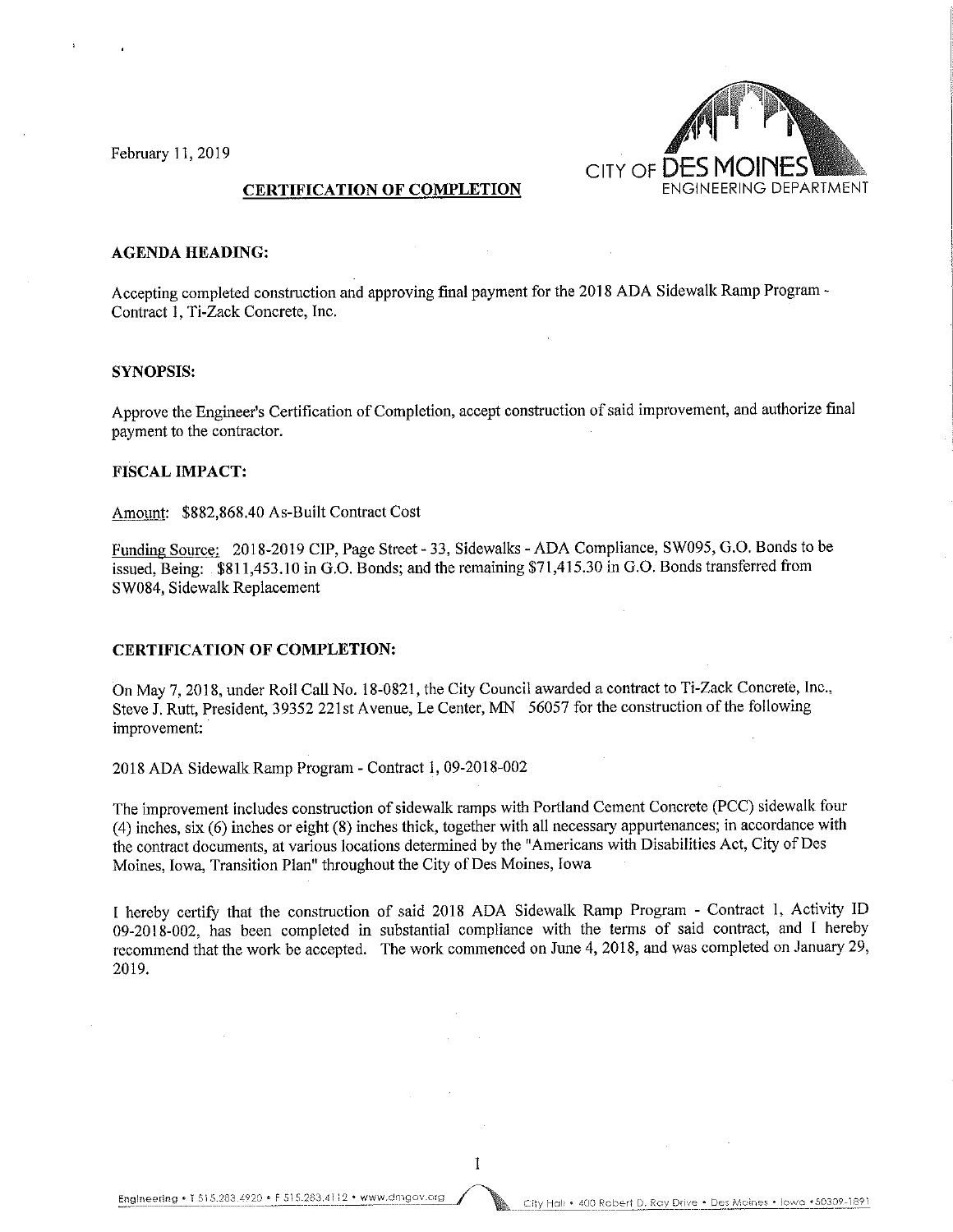I further certify that \$882,868.40 is the total cost of said improvement, of which \$856,382.35 has been paid the Contractor and \$0.00 is now due and is hereby approved as final partial payment for the above project, the remaining balance of \$26,486.05 is to be paid at the end of thirty days, with funds retained for unresolved claims on file in accordance with Iowa Code Chapter 573. The amount of completed work is shown on the attached Estimate of Construction Completed.

Stever 2 Pulver

Steven L. Naber, P.E. Des Moines City Engineer